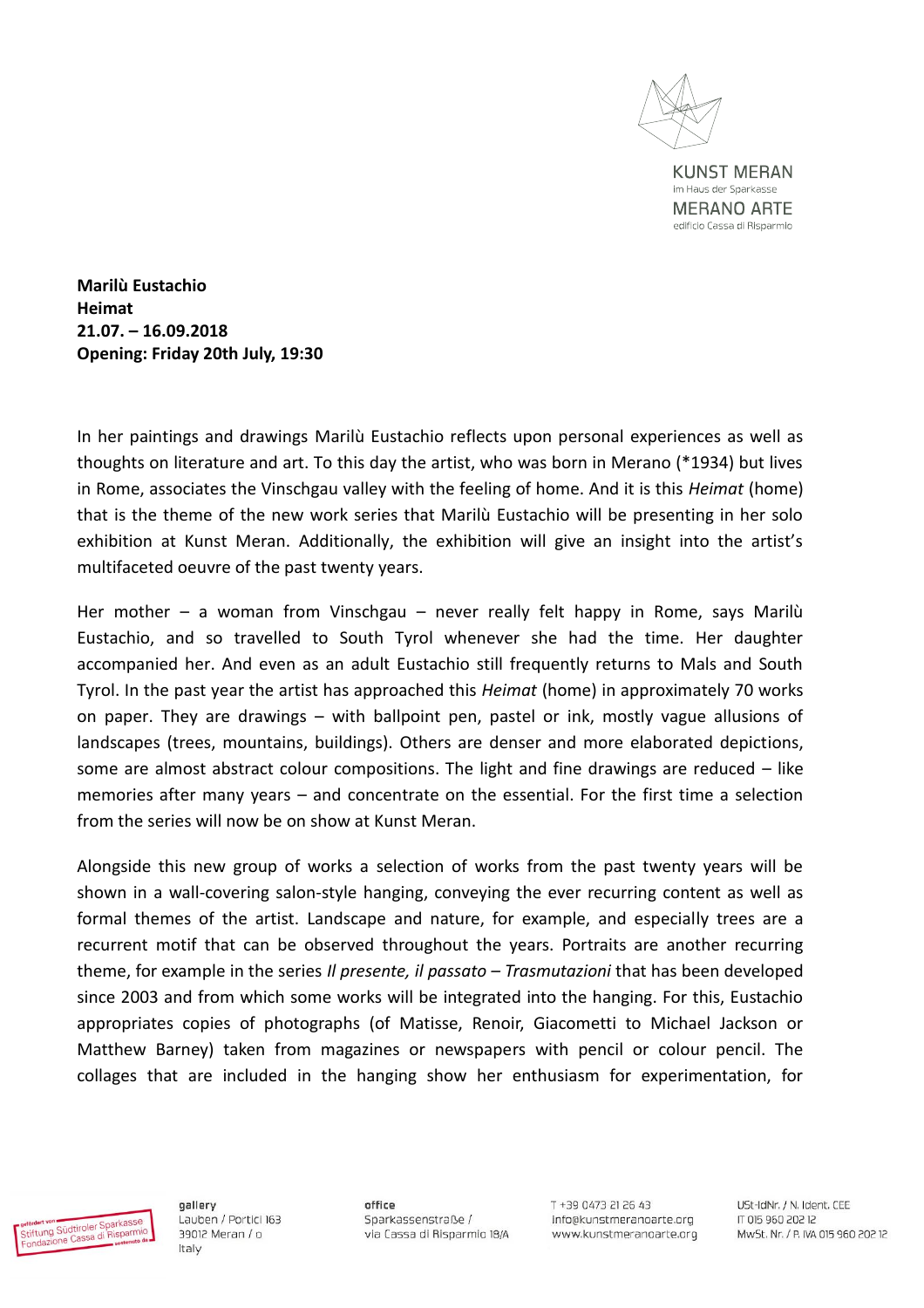

playfulness and her keen sense of humour. For example in *Homage to Fontana* – a collage made from the lids of tissue boxes.

Kunst Meran devotes a third concentrated work ensemble to Eustachio's painting. The most recent of the so-called *Carte Colorate* are abstract paintings reduced to two colours and ever repeating, layering brushstrokes.

Marilù Eustachio trained as a painter and draughtswoman on various courses and has run painting courses for youths in penal institutions for over 20 years (Istituti di Osservazione per Minorenni). Alongside art, literature is another passion and important source of inspiration in her work. She is and was continually in contact and interaction with other artists, intellectuals and authors – Susan Sonntag was amongst her friends, as well as Giorgio Agamben and the German painter and feminist Sarah Schumann.

Marilù Eustachio (\*1934 in Merano, lives in Rome)

Solo Exhibitions (selection): Villa Pamphili, Rome 2017; museion Bozen 2016; 2013 ; Centro per l'arte contemporanea "La nuova pesa", Rome 2013; Sala della Crociera, Ministero dei Beni Culturali, Rome, 2012; Galleria d'Arte Moderna Bologna 2005

Group Exhibitions (selection): *Ritratto di una città. Arte a Roma 1960-2001*, MACRO, Rome (2013); *Le donne che hanno fatto l'Italia*, Complesso del Vittoriano, Rome (2012); *FotoGrafia*, Festival Internazionale di Roma, Istituto Nazionale per la Grafica, 2004; Tiroler Landesmuseum Ferdinandeum, Innsbruck 1990